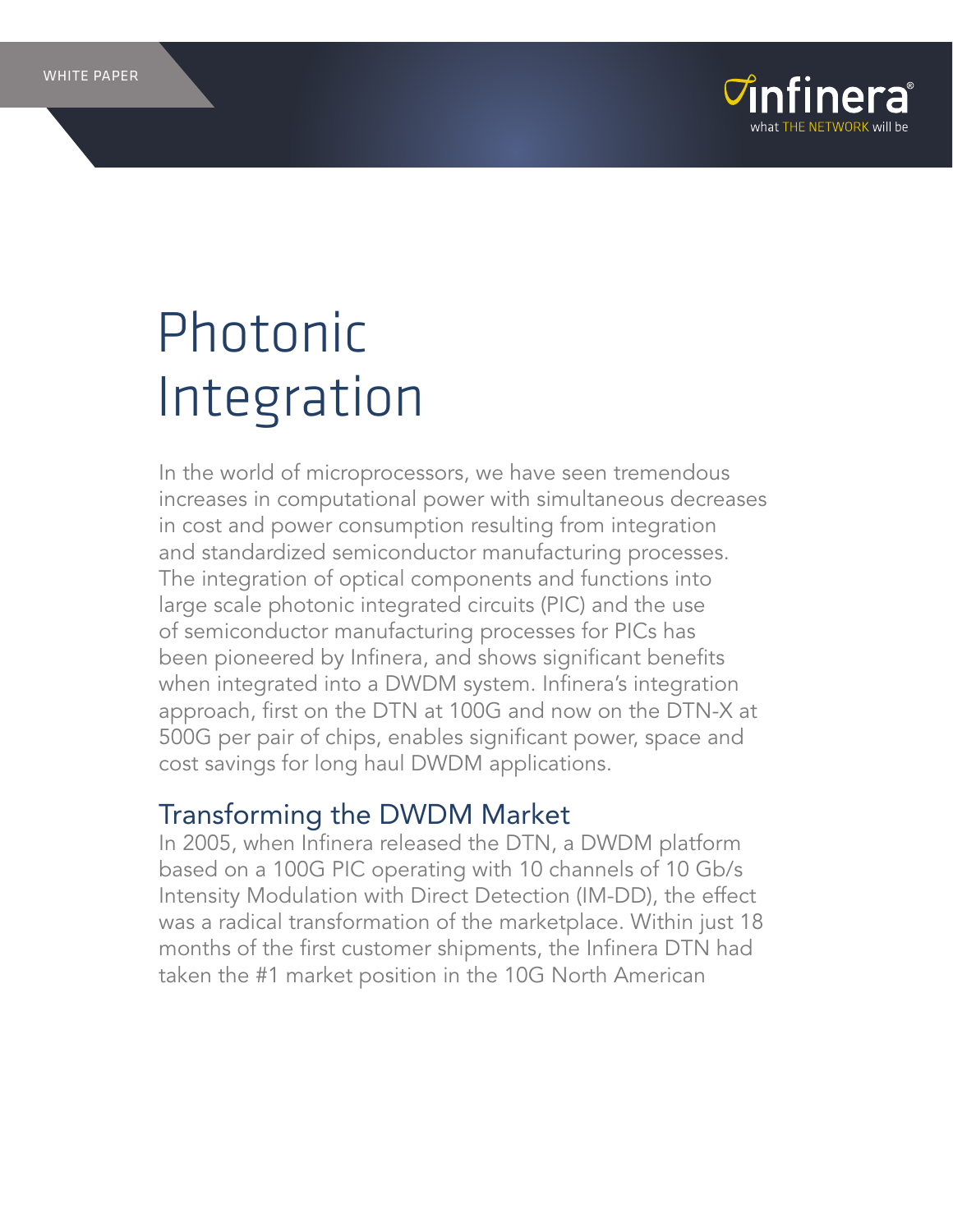## $\triangledown$ infinera

market, and gradually built upon this 10 Gb/s leadership over the subsequent eight years. In addition to the direct benefits of photonic integration listed above, the DTN was the world's first "Digital ROADM" platform. The smaller size and lower power consumption of a PIC-based solution provided the headroom for OTN switching to be integrated into every DTN, which transforms DWDM from an "analog," all-optical technology to a digital technology. Digital networks are easier to deploy and manage, and Infinera customers discovered they could use "time as a weapon" to deliver services faster, and



to better compete and win against service providers who were still using conventional analog DWDM technology.

### The Move to Coherent PIC Technology

As the 10G market matured, internet traffic continued to grow. Service providers demanded increases in fiber capacity by moving DWDM channels from 10 Gb/s to 40 Gb/s and more importantly 100Gb/s channels and beyond. The key to this evolution has been the move from IM-DD modulation to phase-based modulation with coherent detection (see "[Coherent DWDM](http://www.infinera.com/solutions/whitepapers-Infinera_Coherent_Tech.html) [Technologies](http://www.infinera.com/solutions/whitepapers-Infinera_Coherent_Tech.html)").

At 100 Gb/s per channel, coherent technology allows a tenfold increase in spectral efficiency, while delivering the same or even better optical reach compared to 10 Gb/s per channel IM-DD. But the price is a massive increase in the component complexity of both the transmit and receive optical circuits—100 Gb/s coherent has a 20x increase in component count over a 10Gb/s channel. Furthermore, many customers with large scale networks were asking to drive down operational and capital costs and requesting bandwidth deployable in larger increments of 500G, which further exacerbates the component count.

The answer to both of these problems was to develop large scale coherent PIC technology that could create a true coherent "super-channel" using just a pair of chips—one for transmit and one



And is seen as a single unit of capacity by the services that use it

> Figure 2: The definition and benefits of coherent super-channels

for receive (See: "[Super-Channels: DWDM Transmission at](http://www.infinera.com/solutions/whitepapers-Super-Channels_DWDM_Transmission_Beyond_100Gbs.html)  [100Gb/s and Beyond](http://www.infinera.com/solutions/whitepapers-Super-Channels_DWDM_Transmission_Beyond_100Gbs.html)"). As shown in Figure 2, a superchannel combines multiple, lower data rate carriers into a higher speed composite channel that is implemented on a single line card, and is treated as a single unit of operational capacity.

Infinera's DTN-X supports 500 Gb/s super-channels based on next generation coherent 500 Gb/s PICs, which integrate over 600 optical functions into just two optical chips. This PIC-based approach is combined with a high capacity electronic backplane that is already capable of supporting the next generation of terabit PIC line cards, and linking them together using a non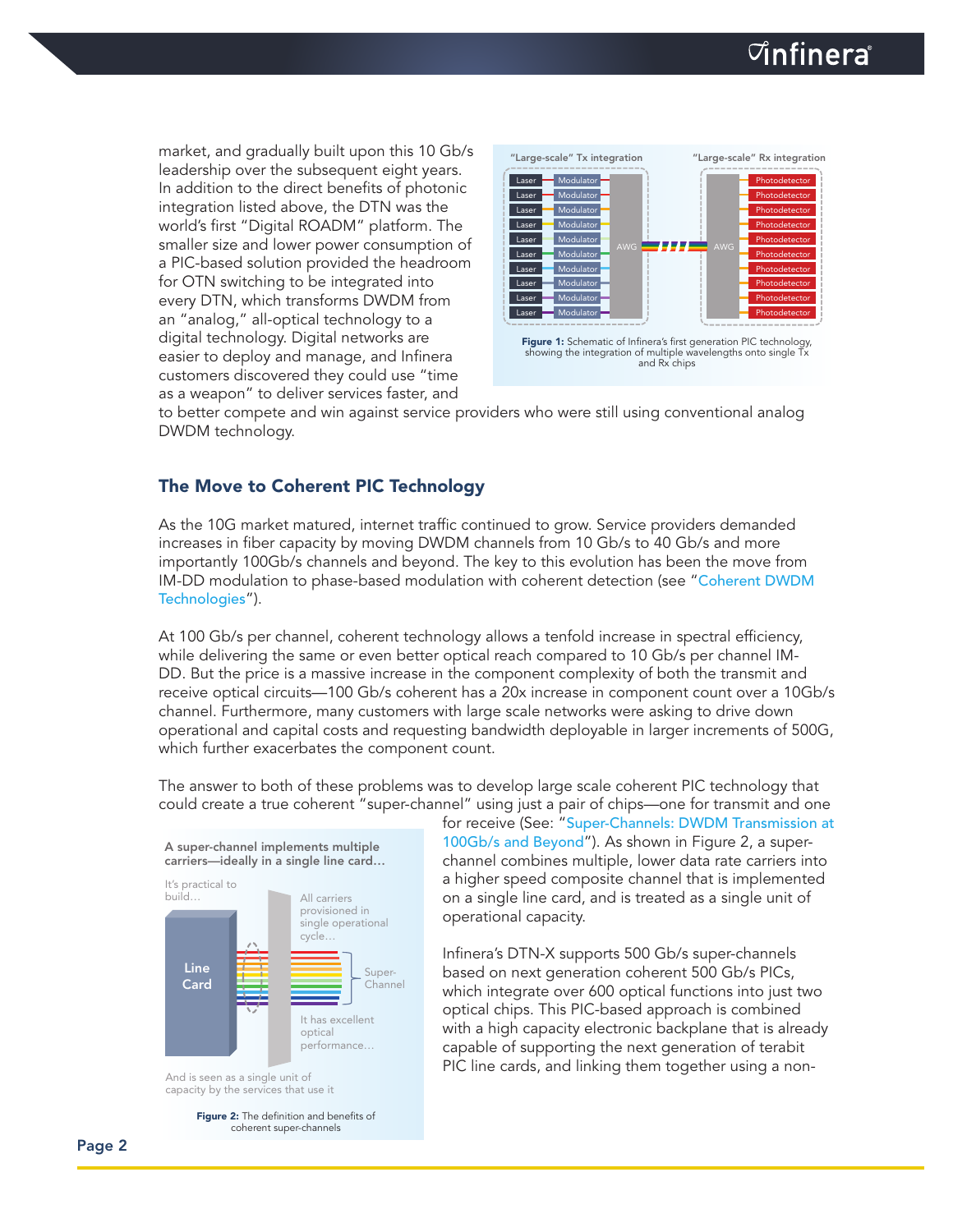The Right Material for the Job Infinera's PIC technology optimizes the manufacturing process by choosing a single material—Indium Phosphide (InP) with which it is possible to fabricate all of the necessary optical functions on a single semiconductor chip. This "monolithic" integration maximizes Infinera's ability to scale production, while at the same time delivering unprecedented component reliability. Note that, while other optically active materials are available (e.g. Silicon), none of these materials offers the same advantages as InP when applied to the long-haul DWDM market.

blocking OTN switching fabric. In other words, the DTN-X takes all of the network level benefits of the DTN and scales them to the terabit age.

#### Cashflow-Efficient Instant Bandwidth™

The reception for the DTN-X and its 500 Gb/s superchannels has been phenomenal. However there are service providers that would like to take advantage of PIC economics but that have lower levels of demand, and whose ideal unit of scaling might be anything from 200 Gb/s to 400 Gb/s. For those customers Infinera has developed a solution called Instant Bandwidth™. With this solution, a customer is able to deploy a full 500 Gb/s super-channel solution, and complete all of

the wavelength planning, but only software-activate as much of this capacity as they need in the short term (in various units including 100 Gb/s). When they need more capacity, they simply request it via the Infinera DNA management system or via other convenient alternatives, and the new capacity is activated, and ready for revenue-generating services within a matter of minutes.

Instant Bandwidth offers permanent activation of line side capacity. Infinera's new Time-based Instant Bandwidth feature enables network operators to activate pre-deployed bandwidth in 25 Gb/s, 37.5 Gb/s, 50 Gb/s or 100 Gb/s increments for a short period of time. This bandwidth deactivates at the end of a customer-specified time period. Before this bandwidth is deactivated, network operators receive a notification in advance about its expiry, allowing them to plan their temporary capacity requirements ahead of time. Time-based Instant Bandwidth helps operators achieve high levels of flexibility to manage strategic as well as event driven short-term high capacity bandwidth needs. In addition, it can be used as a powerful tool to temporarily activate bandwidth over an alternate route for a short period of time to handle route failures.

Infinera's Instant Bandwidth and Time-based Instant Bandwidth capabilities take advantage of the vast pre-deployed optical network capacity enabled by Infinera's PIC technology to help operators build truly dynamic transport networks.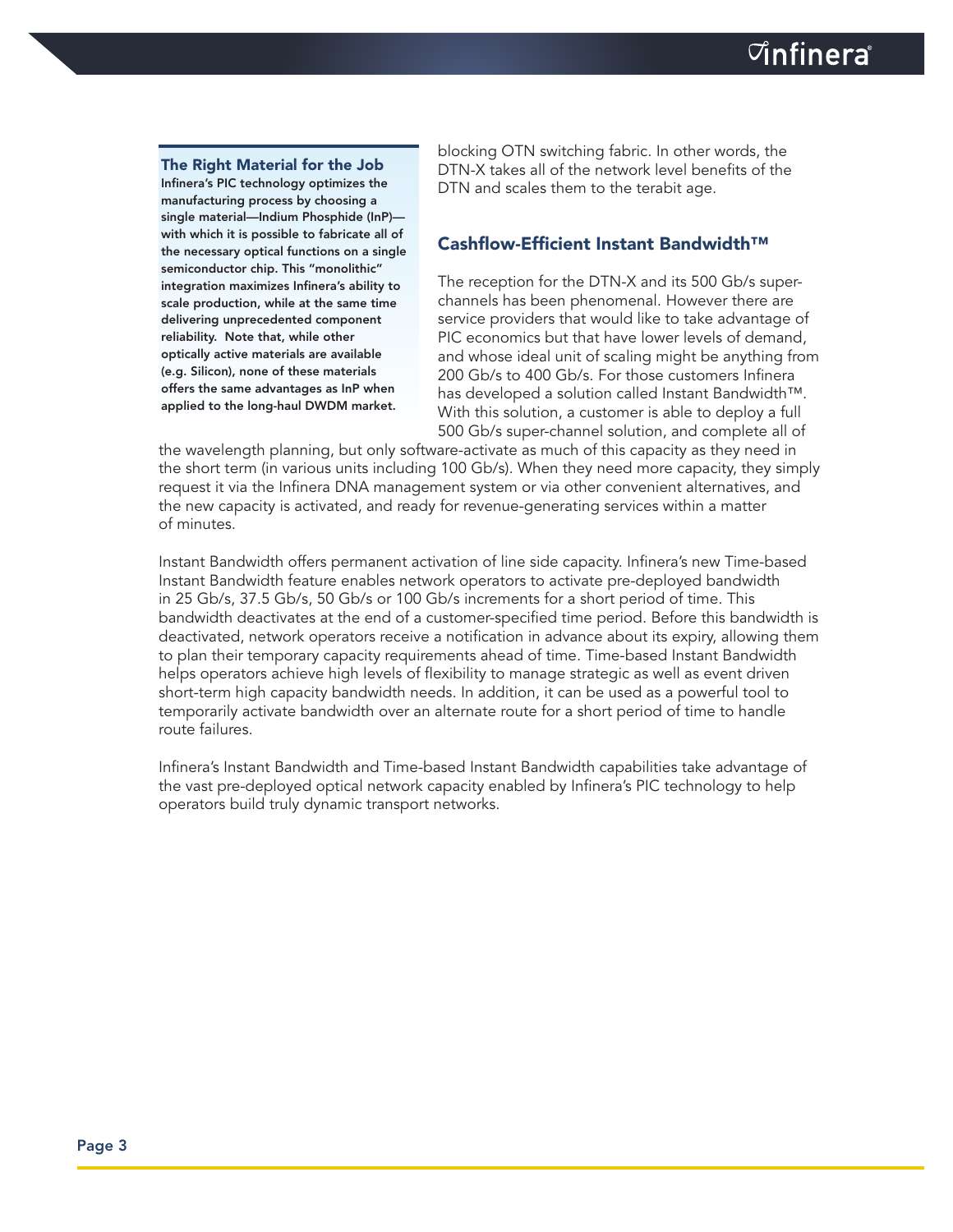Figure 3 shows Infinera's vision of how PIC technology will continue to scale exponentially, as measured by the data capacity per chip. Today's DTN-X has a backplane which supports 1 Tb/s per slot and already supports the next generation of terabit PIC, which Infinera demonstrated in early prototype form already. We see a continuous technology pathway that will allow PICs to scale to support 2 Tb/s, 4 Tb/s and even greater capacity per



line card in the future. This ability to scale is the best chance that service providers have to keep pace with bandwidth demands that show no signs of slowing down.

#### Summary

Large-scale PIC technology has had a dramatic effect on the long-haul DWDM market. In addition to the expected advantages of component integration (smaller footprint, lower power consumption and higher reliability), PICs have enabled a digital approach to DWDM that enables service providers to use time as a weapon to compete more effectively. PIC technology also makes the deployment of capacity even more cashflow-efficient thanks to commercial innovations such as Instant Bandwidth. Finally, Infinera's unique PIC capabilities will continue to scale so that service providers can keep pace with the exponential growth in network demand.